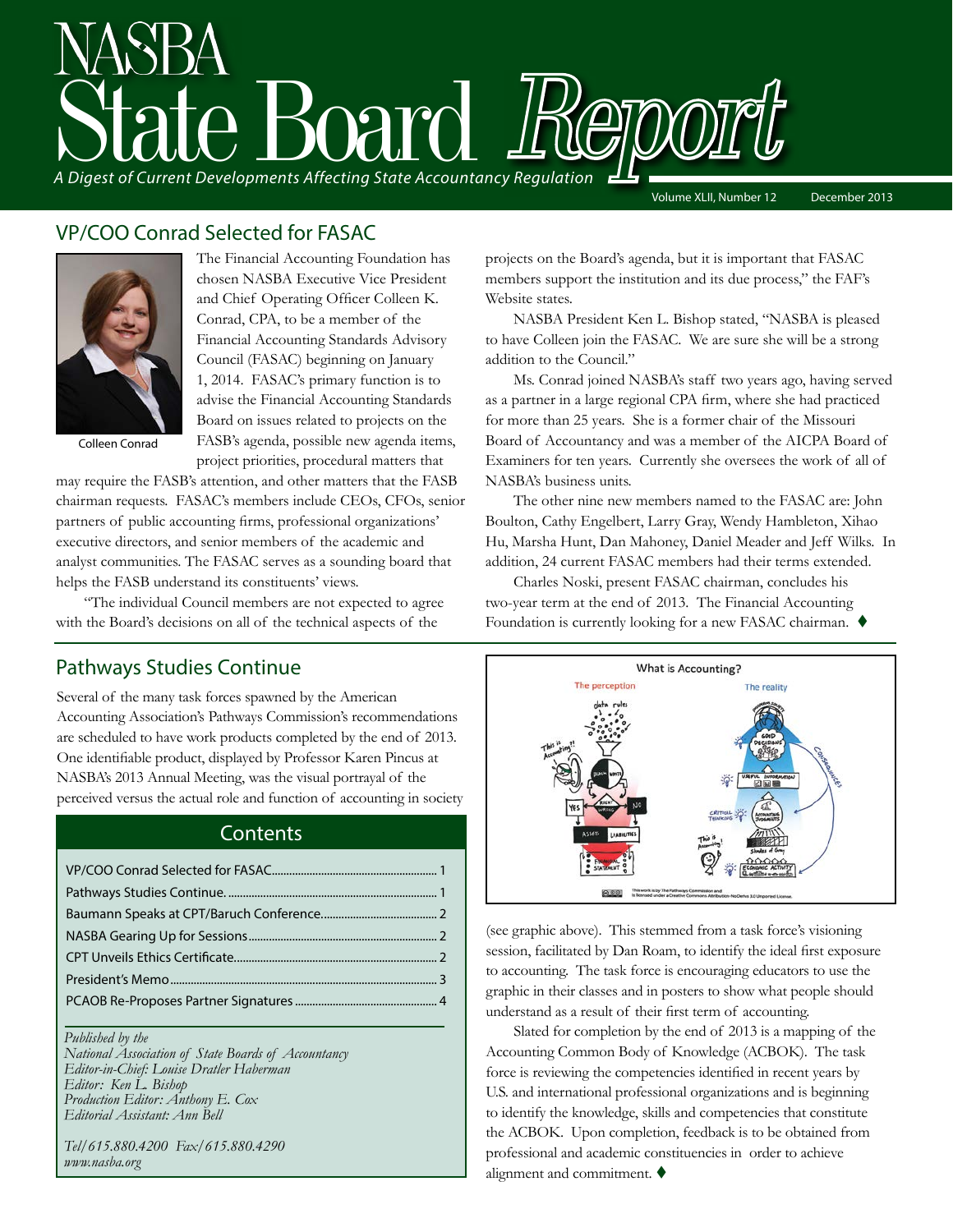### <span id="page-1-0"></span>Baumann Speaks at CPT/Baruch Conference

The train is on the track for changing the auditor's report, according to multiple speakers at Baruch College's Eighth Annual Auditing Conference, cosponsored by the NASBA Center for the Public Trust, held December 5, 2013 in New York City. Martin F. Baumann, the Public Company Accounting Oversight Board's Chief Auditor, cautioned that the change is "just leaving the station, not racing by." He explained that the PCAOB's proposed auditor reporting standards (see *sbr* 9/13) would retain the pass/fail model and the basic elements of the current auditor's report, but would require the auditor to communicate a wider range of information specific to the particular audit, the critical audit matters.

The PCAOB's proposal differs with the International Auditing and Assurance Standards Board's proposed changes to the auditor's report in that it calls for the communication of KAM "key audit matters" (rather than CAM "critical audit matters") which must have been also communicated with those charged with governance. Also, the IAASB's proposal would not require disclosure of the auditor's tenure. The IAASB addresses reporting on other information in a separate project, as the PCAOB addresses reporting on going concern and disclosure of the name of the engagement partner in separate projects. Mr. Baumann said there are more similarities between the PCAOB's and IAASB's proposals than differences.

Audit Quality Indicators are being studied by the PCAOB and a concept release is anticipated in the first quarter of 2014, Greg Jonas, PCAOB Director of Research, told the conference. The staff is setting as a definition for audit quality: "Operating in full

#### NASBA Gearing Up for 2014 Sessions

With 12 jurisdictions in session year-round (District of Columbia, Guam, Illinois, Massachusetts, Michigan, New Jersey, New York, Ohio, Pennsylvania, Puerto Rico, U.S. Virgin Islands and Wisconsin), and another 28 convening in January, NASBA has been monitoring 2013 legislation as well as pre-filed legislation for 2014. In addition, 26 legislatures work within the framework of a two-year cycle, allowing them to carry over legislation. In fact, of the 209 high-priority bills monitored by NASBA that were filed during this year, 58 of those bills can potentially carry over to 2014 sessions.

To review legislation of interest to a Board of Accountancy, simply log on to NASBA's website and look for "Legislative Tracking" under the Member Center tab. Once on the Legislative Tracking home page, click on any "green" state or jurisdiction green indicates active legislation being monitored by NASBA — to see a list of legislative bills from that particular state/jurisdiction. Once the list of legislation appears, the title of each bill acts as a link to the legislation and provides other important information (the bill number, sponsor, bill summary, and status of the bill within the legislative process).

If you have questions or comments about any legislation, please contact John Johnson, Director of Legislative and Governmental Affairs, at jjohnson@nasba.org.  $\blacklozenge$ 

compliance with PCAOB standards and SEC requirements in or to (1) meet the needs of an issuer's investors and the marketplace for independent, skeptical, and reliable audits of the issuer's financial statements and (2) facilitate the timely and effective supply of information to the issuer's audit committee." Mr. Jonas explained the framework sets out audit quality indicators divided among audit inputs, audit processes and audit results. Some of the audit quality indicators will be seen as controversial, but others will not, he said.

"It's a political discussion now as to what audit quality is," Phil D. Wedemeyer, a retired Grant Thornton partner and present audit committee member, observed. "Under the Sarbanes-Oxley Act, the PCAOB is to improve the quality of audits. It is important to know the definition of what audit quality is so that we can agree on what we want to improve."

Introduced by Center for the Public Trust Chairman David Costello, IAASB Chairman Arnold Schilder told the conference that the auditor's report change train has definitely left the station in some parts of the world, like the United Kingdom. Some countries have already decided to use KAM and the first experiences are encouraging, he noted. The next meeting of the IAASB will be in March and they intend to finalize the reporting ISAs by the end of 2014.

"We already have a project on other information, but we are looking at the PCAOB's proposal and will be studying the comments it receives," he said. "Where we are developing standards, we try to stay as close as possible."  $\blacklozenge$ 

#### CPT Unveils Ethics Certificate

Students who want to demonstrate that they have learned their ethics lessons will be able to earn a certificate through the NASBA Center for the Public Trust's (CPT) Ethics Certification Program. Developed by outstanding ethics educators, Drs. O.C. and Linda Ferrell of the University of New Mexico, and reviewed by other members of the CPT Board of Directors, the six-module on-line program requires students to pass examinations at the conclusion of each part with a grade of 80 percent or more. Each module has a viewing time of 12-17 minutes.

Alfonzo Alexander, CPT President, announced that the program is first being used by Florida State University for their executive MBA program, and five other schools are expected to sign up for the CPT certification program by the end of the semester. CPA firms have also indicated their interest in the program for their staff members. Professors will be able to sign up their entire class at one time, Mr. Alexander said. The program's fee for members of a CPT Student Chapter is \$40 and for nonmembers \$80.  $\blacklozenge$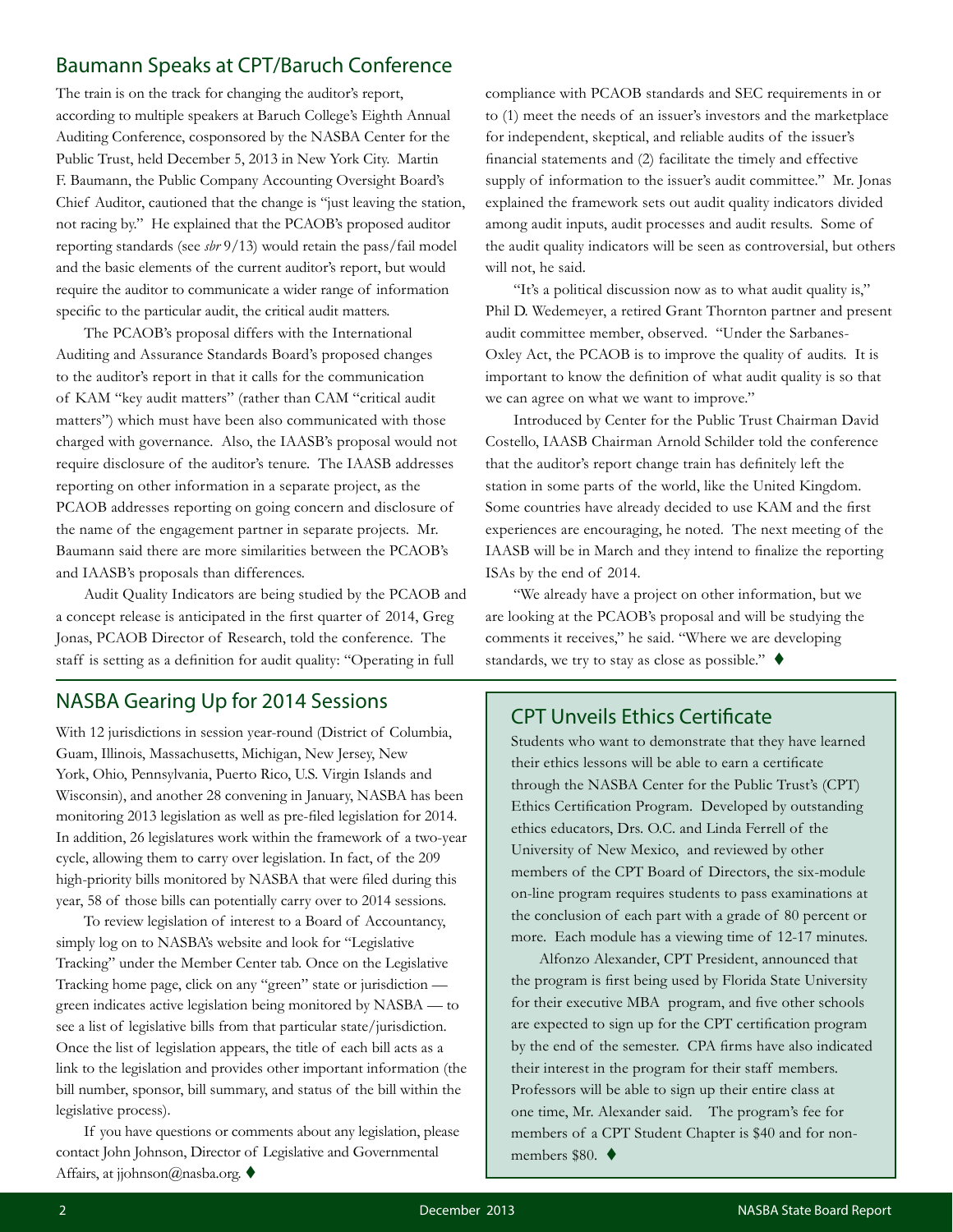# **The "Trade Association" Slur**

As I was preparing to write this month's *President's Memo*, I was reflecting on the great year we have had at NASBA. It was a record year financially, including the most direct support to State Boards, with many successes in our business operations. We took on challenges, sought after opportunities and continued to advance the relevancy of this great organization. However, with all that happened and was accomplished, it is evident that 2013 will be remembered by many as the year of the Financial Reporting Framework for Small- and Medium-Sized Entities (FRF-SME) disagreement. I am pleased that NASBA and AICPA were able to resolve the FRF-SME matter in an appropriate and accountable manner, and I am still somewhat amazed by the amount of attention given the issue in the world of bloggers and instant communications. It only shows that controversy makes more headlines than consultation.



Ken L. Bishop

In one article, a writer remarked about the audacity of the AICPA calling NASBA "a trade association," and another wrote that "the two [AICPA and NASBA] have resorted to calling each other 'trade associations'." Now, I am not sure that NASBA is actually a trade association by definition, as government regulation of accountancy by State Boards and State Board members is clearly not a trade. I see NASBA more as a consolidation of regulators. But I was never offended by the description and was somewhat baffled by the inferences of slander or maliciousness by the authors. In fact, Merriam-Webster's definition of "trade association" includes the words "for the protection and advancement of their common interest," which nearly paraphrases our mission: "To enhance the effectiveness and advance the common interests of Boards of Accountancy."

To those who have been associated with keeping the standards for becoming a CPA high, the slur comes when accounting is frequently referred to as an "industry," not a "profession." As the Uniform Accountancy Act underscores, the Boards are regulators of a profession, not an industry. Again referencing Merriam-Webster, a profession is "a calling requiring specialized knowledge and often long and intensive academic preparation."

As I look back at this year, it becomes clear that "Mission Driven, Member Focused" was and is not just a slogan, theme or sound bite. It has become the core underpinning of NASBA and all that we do. In 2014, we will be addressing many important changes, developments and issues including: planning for a new practice analysis for the Uniform CPA Examination, consideration of new methods of recognition of foreign credentials, creating enhanced CPE auditing capability, exploring the possibility of mobility opportunities with Canada, discussing possible changes in accounting education measurement and many others. The core elements of "enhanced effectiveness" and "common interests" will be foundational in how NASBA approaches each of these issues.

This is the time of the year that our newly constituted committees, task forces and groups begin to come together to organize, develop and prioritize the elements of their various charges. The nearly 200 volunteers that make up these groups bring tremendous talent, passion and energy to the process. The exciting new Leadership Development and Diversity work groups certainly fall within our mission, but they also are indicative of the continued advancement of this organization.

As we enter into a new calendar year, across the country legislation will be introduced that could impact Boards of Accountancy either positively or negatively. While some legislation is anticipated, other bills may be a surprise. This legislative year NASBA, working closely with AICPA and State Societies, will provide unprecedented support for State Boards in monitoring and dealing with proposed legislation. The Legislative Support Committee will be able to provide expertise and resources to impacted State Boards. NASBA will also monitor and review: federal legislation, changes in standards or rules, and proposals from the Private Company Council, FASB, GASB and others. Our Regulatory Response Committee and other committees will be monitoring these developments and recommending appropriate responses to NASBA leaders.

I, for one, am looking forward to all that is possible in the new year. NASBA is well positioned to fulfill our mission. I think I can speak for all of our leadership, volunteers and staff when I say: We are proud to be your "trade association" for the regulation of the profession!

Happy holidays and a fantastic new year to all! *Semper ad meliora (Always toward better things).*

Jen L. Bolop

 *― Ken L. Bishop President and CEO*